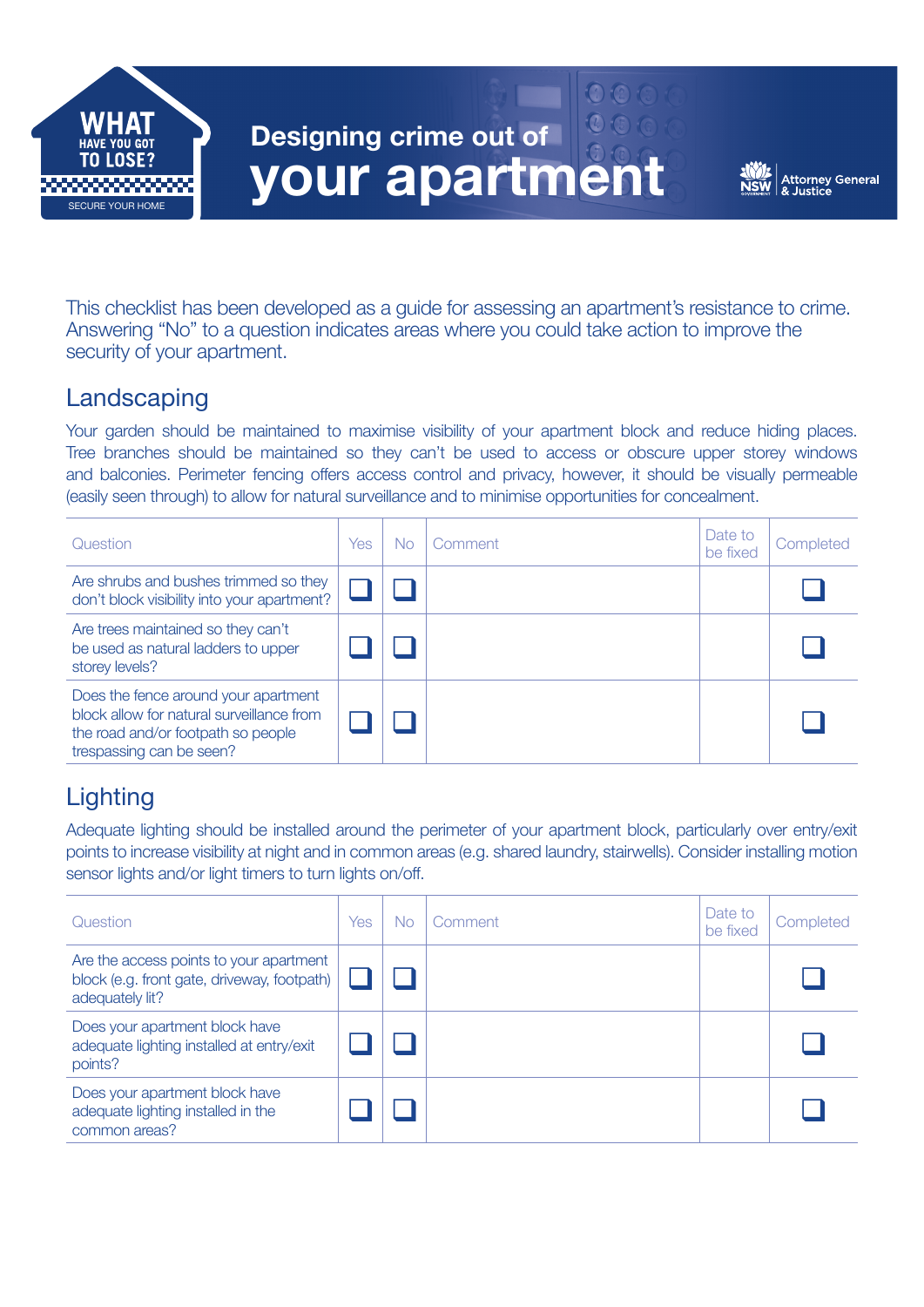### **Windows**

External windows and frames should be of a solid construction. All windows should be fitted with quality key-operated locks that meet Australian Standards (AS4145.1, AS4245.2-2008) and locked when not in use. Existing glass can be laminated or reinforced internally with a shatter-resistant adhesive film to restrict access.

| Question                                                                            | Yes | No. | Comment | Date to<br>be fixed | Completed |
|-------------------------------------------------------------------------------------|-----|-----|---------|---------------------|-----------|
| Are windows of a solid construction?                                                |     |     |         |                     |           |
| Are windows fitted with quality locks?                                              |     |     |         |                     |           |
| Are windows kept locked when no one<br>is at home?                                  |     |     |         |                     |           |
| Are windows reinforced with shatter-<br>resistant adhesive film or laminated glass? |     |     |         |                     |           |

### Doors

External doors and frames should be of a solid construction and fitted with quality deadlocks that meet Australian Standards (AS4145.1, AS4245.2-2008). Fire regulations must be met to enable occupants to escape during emergencies such as fires.

Installation of a peephole will help you identify people at the door before opening it. If you don't have security doors ensure you always latch a chain on the door before opening it. Also, consider installing patio bolts on sliding doors for added security of your home.

Never leave your balcony doors unlocked or open even in warm weather. Ensure there is nothing near your balcony that a potential offender could use as a ladder to access your property, such as garbage bins or trees.

| Question                                                                                                          | <b>Yes</b> | No. | Comment | Date to<br>be fixed | Completed |
|-------------------------------------------------------------------------------------------------------------------|------------|-----|---------|---------------------|-----------|
| Are all external doors and frames of a<br>solid construction?                                                     |            |     |         |                     |           |
| Are all doors fitted with quality locks<br>that are in good working order?                                        |            |     |         |                     |           |
| Are all doors locked and keys removed<br>from locks when no one is home?                                          |            |     |         |                     |           |
| Does your entry door have a peephole<br>installed at a suitable height?                                           |            |     |         |                     |           |
| Does your apartment have security<br>screen doors?                                                                |            |     |         |                     |           |
| Is there external access to the balcony<br>(including access that may be gained by<br>other means such as trees)? |            |     |         |                     |           |
| Do you always leave your balcony door<br>locked?                                                                  |            |     |         |                     |           |

## Letterbox

You should keep your letterbox locked to limit access to your mail. Important documents posted to you (e.g. credit card and bank statements) may be stolen by an identity thief and used fraudulently.

| Question                                       | Yes | No. | Comment | Date to<br>be fixed | Completed |
|------------------------------------------------|-----|-----|---------|---------------------|-----------|
| Does your letterbox have a secure lock? $\Box$ |     |     |         |                     |           |
| Do you keep your letterbox locked?             |     |     |         |                     |           |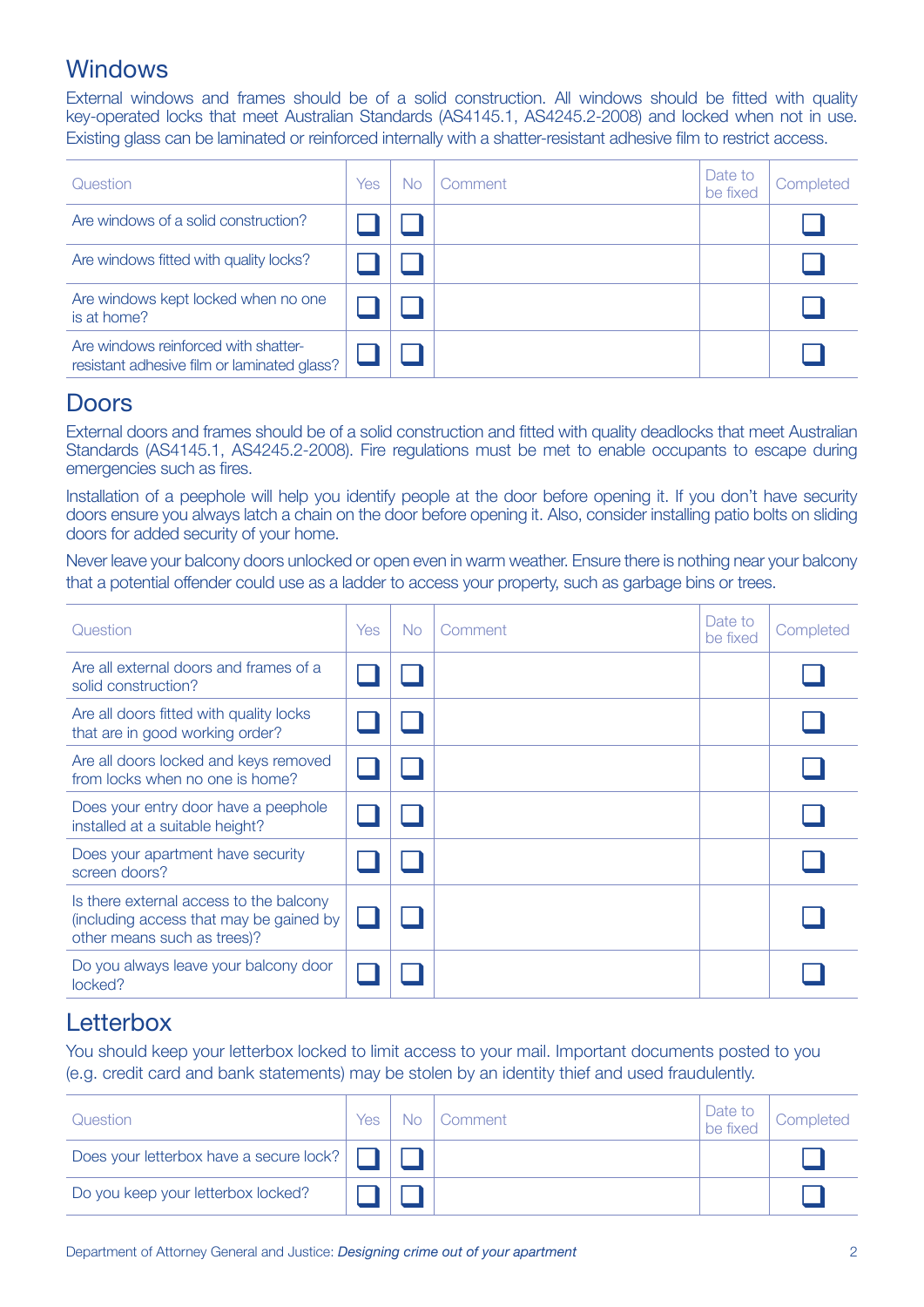## Garage

Garage doors should be securely locked to restrict access and theft. Don't store valuables in your vehicle and keep your vehicle locked when not in use, even when parked in a locked garage. Ladders, wheelie bins, tools and other valuable equipment should be locked away/secured when not in use, so they can't be stolen or used to gain entry to an apartment. Valuable items left unsecured may attract offenders onto your property.

| Question                                                                     | Yes | <b>No</b> | Comment | Date to<br>be fixed | Completed |
|------------------------------------------------------------------------------|-----|-----------|---------|---------------------|-----------|
| Can your garage be securely locked?                                          |     |           |         |                     |           |
| Do you keep your garage locked?                                              |     |           |         |                     |           |
| Do you keep your vehicle locked when<br>it's in your garage?                 |     |           |         |                     |           |
| Do you remove valuables from your<br>vehicle when parking it in your garage? |     |           |         |                     |           |
| Are ladders, wheelie bins, tools and<br>valuable equipment locked away?      |     |           |         |                     |           |

### Intruder alarm systems

Research has shown that monitored/back-to-base intruder alarm systems are more effective as they alert your security company of intrusions, resulting in a quicker response.

Intruder alarm systems should be manufactured and installed to the Australian/New Zealand Standard (AS/NZS 2201.5:2008). The system should be designed to provide maximum coverage of the home and garage. Remember to regularly check the battery and test the system.

| Question                                                                      | Yes | <b>No</b> | Comment | Date to<br>be fixed | Completed |
|-------------------------------------------------------------------------------|-----|-----------|---------|---------------------|-----------|
| Does your apartment have an intruder<br>alarm system installed?               |     |           |         |                     |           |
| Does the intruder alarm system include<br>your garage?                        |     |           |         |                     |           |
| Is the intruder alarm system monitored/<br>back-to-base?                      |     |           |         |                     |           |
| Do you regularly test your alarm<br>system and check the battery?             |     |           |         |                     |           |
| Do you have an alarm system sticker<br>displayed to deter possible intruders? |     |           |         |                     |           |

## Property identification

Record descriptions/model/serial numbers and photos of property for easy identification. Ensure these records are secured safely. Mark your property with a traceable number (e.g. your drivers' license number) for identification. Your local Library, Police Station or Neighbourhood Watch may have an engraver; or an ultra-violet pen you can arrange to borrow.

| Question                                                                        | Yes | No | Comment | Date to<br>be fixed | Completed |
|---------------------------------------------------------------------------------|-----|----|---------|---------------------|-----------|
| Do you have an up-to-date inventory of<br>your home contents, including photos? |     |    |         |                     |           |
| Are the inventory and photographs<br>stored securely?                           |     |    |         |                     |           |